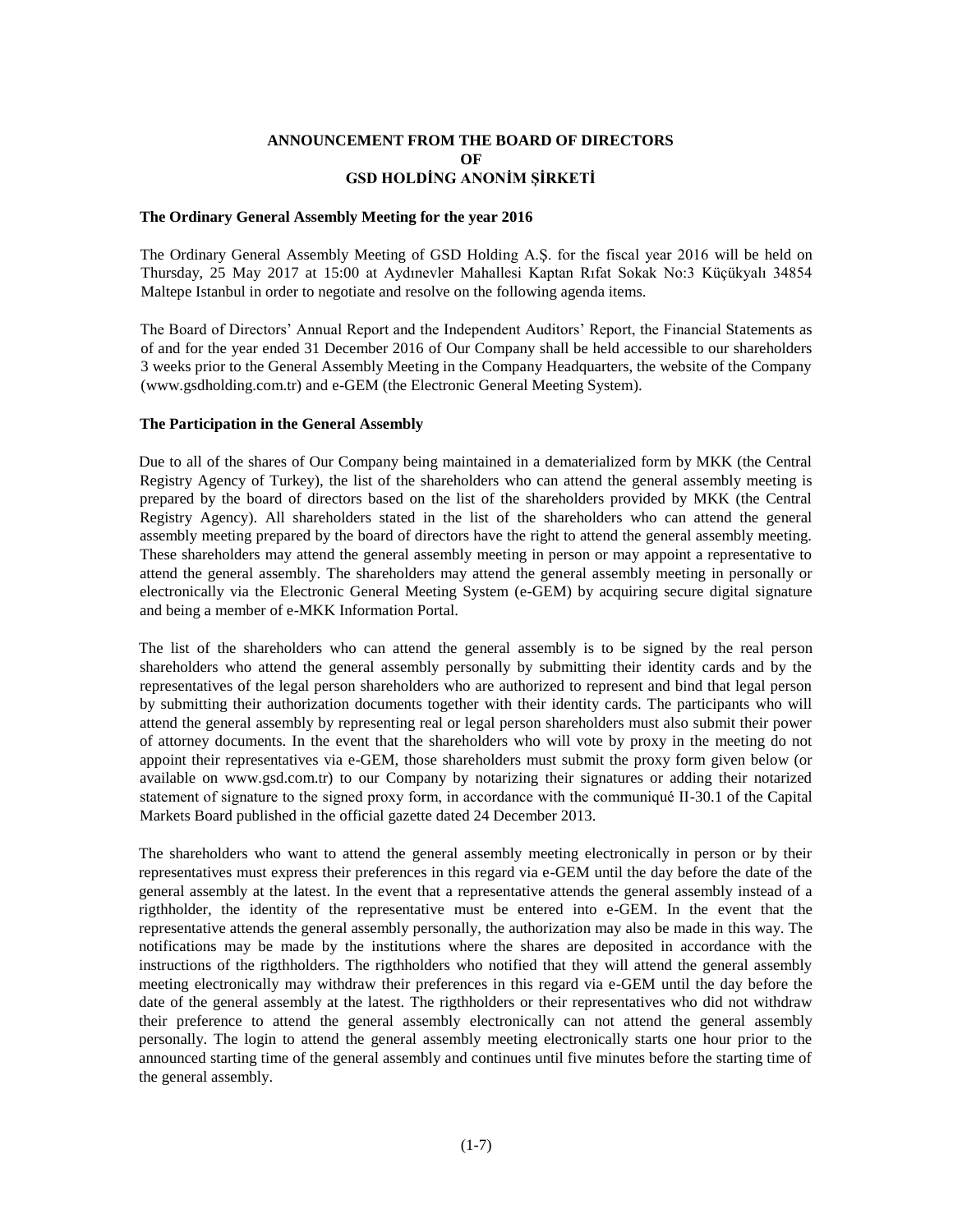## **GSD HOLDİNG ANONİM ŞİRKETİ THE AGENDA FOR THE ORDINARY GENERAL ASSEMBLY MEETING FOR THE YEAR 2016**

- 1. Opening and Forming the Presidential Board of Meeting,
- 2. Reading and discussing the Board of Directors' Annual Report for the year 2016,
- 3. Reading and discussing the Independent Auditors' Report for the year 2016,
- 4. Reading, discussing and voting on the Financial Statements for the year 2016,
- 5. Acquittal of members of the Board of Directors for their activities in 2016,
- 6. Discussing and resolving on the profit appropriation for the year 2016 and the profit distribution from other sources,
- 7. Resolving resolving on the remuneration of the members of the Board of Directors,
- 8. Submitting the appointment of the Independent Audit Firm elected by the Board of Directors to the general assembly for approval,
- 9. Giving information to the shareholders regarding the amount and beneficiaries of all donations and contributions made in the year 2016 in accordance with the donations and grants policy approved by the Company's General Assembly held on 31 May 2012 and the policy changes, if any, and resolving on the upper limit for donations to be made in a financial year,
- 10.Resolving on the profit distribution policy of the Company for the year 2017 and the following years,
- 11.Submitting the amendments to the Articles of Association of the Company in connection with the Articles 7 to the general assembly for approval,
- 12.Giving information to the shareholders regarding the guarantees, collaterals and mortgages given by the Company for the third parties and the acquired income or interest in accordance with the Corporate Governance Communiquê numbered II-17.1 published in the Official Gazette dated 3 January 2014,
- 13.In the event that the controlling shareholders, the members of board of directors, the senior executives and their spouses and relatives up to second degree make significant transactions with the Company or its affiliated companies which may lead to a conflict of interest with them, make commercial transactions falling within the field of activities of the Company or its affiliated companies in behalf of themselves or others, enter as a general partner with unlimited liability into a partnership dealing with the same kind of business activities as the Company or its affiliated companies, giving information about transactions carried out in this regard during the year,
- 14.Giving information to the shareholders regarding the principles of remuneration of the members of the board of directors and senior executives and allowing the shareholders who want to present their opinions on this issue to speak,
- 15.Authorization of the members of the Board of Directors to make transactions under the articles 395 and 396 of the Turkish Commercial Code,
- 16.Giving information to the shareholders regarding the repurchased shares of GSD Holding A.S. ,
- 17. Wishes and Closing.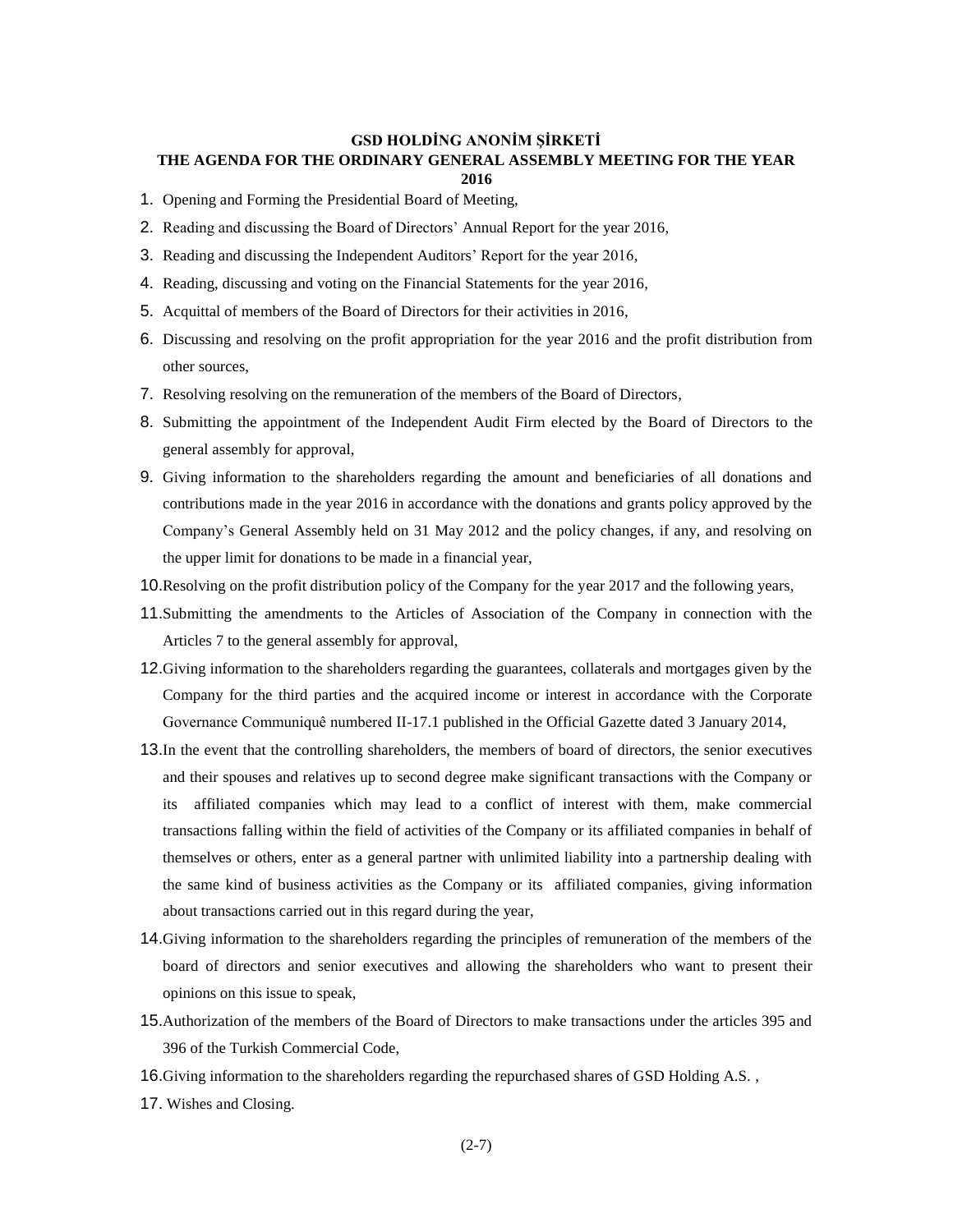# **PROXY FORM FOR THE GENERAL ASSEMBLY MEETING OF GSD HOLDİNG ANONİM ŞİRKETİ**

I hereby appoint \_\_\_\_\_\_\_\_\_\_\_\_\_\_\_\_\_\_\_\_\_\_\_\_\_\_\_\_\_\_\_\_\_\_\_ as my proxy authorized to represent me, to vote and make proposals in line with the views I express herein below and sign the required papers at the Ordinary General Assembly of GSD Holding Anonim Şirketi that will convene on 25 May 2017, Thursday at 15:00 at the address of Aydınevler Mahallesi Kaptan Rıfat Sokak No:3 Küçükyalı 34854 Maltepe Istanbul.

### Proxy (\*)

Name Surname/Trade Name:

T.R. Identification Number/Tax Identification Number, Trade Registry and Number and the Central Registration System Number:

(\*) For foreign national proxies, the equivalents of the aforementioned information must be submitted, if available.

## **A) SCOPE OF THE REPRESENTATION DOCUMENT**

**The scope of the power of attorney must be determined by selecting one of the options (a), (b) or (c) for the sections 1 and 2.** 

### **1.In relation to the Items on the General Assembly Agenda;**

a)The proxy is authorized to vote in line with his own views.

b)The proxy is authorized to vote in line with the recommendations made by the Company management.

c)The proxy is entitled to vote in line with the following instructions.

### **Instructions:**

**When the option (c) is selected by the shareholder, the instructions are given in relation to each agenda item by marking one of the options given next to them (accept or reject) and if the reject option is marked, the statement of oppositions, if any, requested to be recorded in the minutes of the general assembly meeting, are written.** 

| Agenda Items $(*)$                                                                                                                                                                                                                                                                                                                                                                     | Accept | <b>Reject</b> | <b>Statement of</b><br>Opposition |
|----------------------------------------------------------------------------------------------------------------------------------------------------------------------------------------------------------------------------------------------------------------------------------------------------------------------------------------------------------------------------------------|--------|---------------|-----------------------------------|
| 1. Opening and Forming the Presidential Board of Meeting,                                                                                                                                                                                                                                                                                                                              |        |               |                                   |
| 2. Reading and discussing the Board of Directors' Annual Report for the year 2016,                                                                                                                                                                                                                                                                                                     |        |               |                                   |
| 3. Reading and discussing the Independent Auditors' Report for the year 2016,                                                                                                                                                                                                                                                                                                          |        |               |                                   |
| 4. Reading, discussing and voting on the Financial Statements for the year 2016,                                                                                                                                                                                                                                                                                                       |        |               |                                   |
| 5. Acquittal of members of the Board of Directors for their activities in 2016,                                                                                                                                                                                                                                                                                                        |        |               |                                   |
| 6. Discussing and resolving on the profit appropriation for the year 2016 and the profit<br>distribution from other sources.                                                                                                                                                                                                                                                           |        |               |                                   |
| 7. Resolving on the remuneration of the members of the Board of Directors,                                                                                                                                                                                                                                                                                                             |        |               |                                   |
| 8. Submitting the appointment of the Independent Audit Firm elected by the Board of<br>Directors to the general assembly for approval,                                                                                                                                                                                                                                                 |        |               |                                   |
| 9. Giving information to the shareholders regarding the amount and beneficiaries of all<br>donations and contributions made in the year 2016 in accordance with the donations<br>and grants policy approved by the Company's General Assembly held on 31 May<br>2012 and the policy changes, if any, and resolving on the upper limit for donations to<br>be made in a financial year, |        |               |                                   |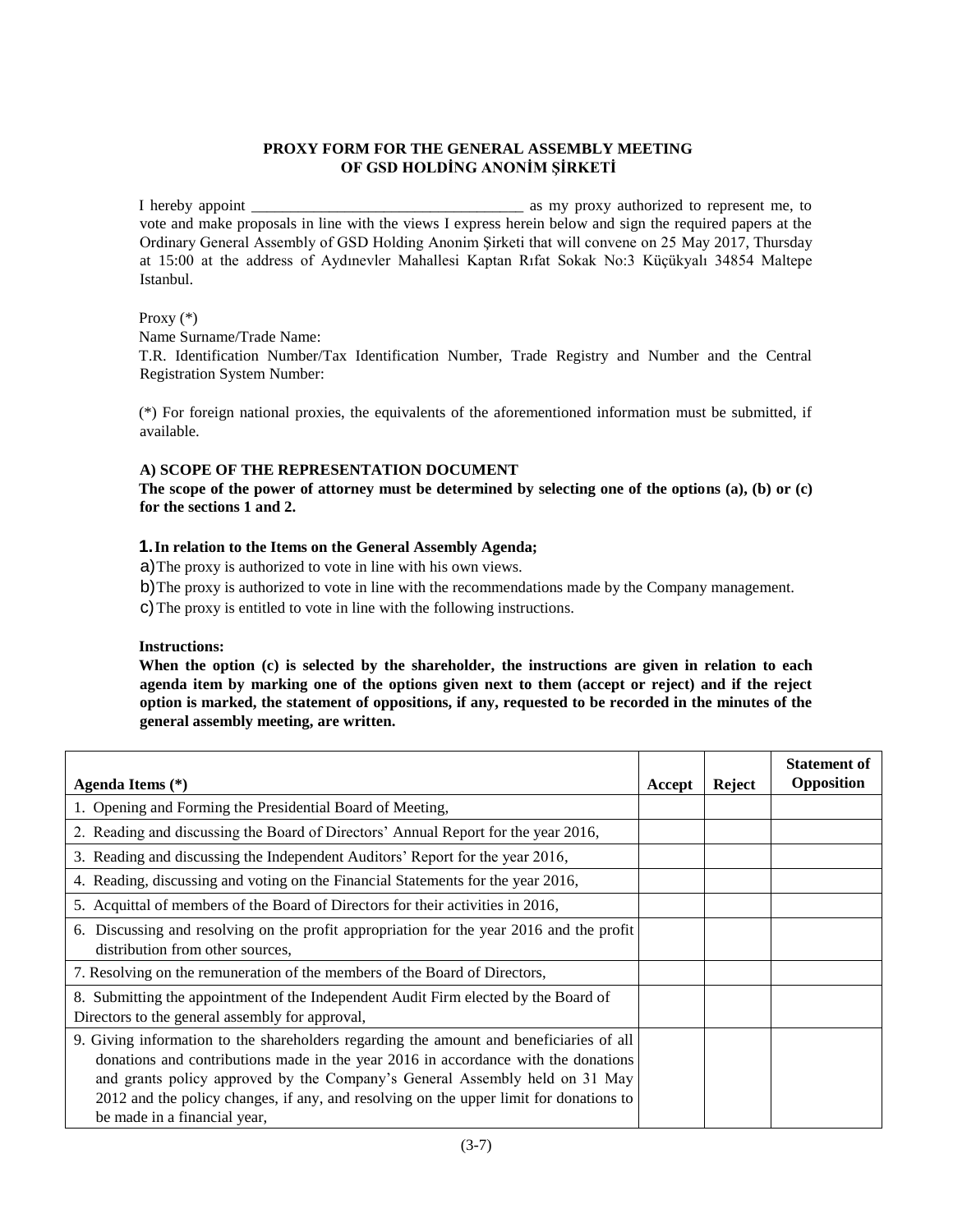| 10. Resolving on the profit distribution policy of the Company for the year 2017 and the<br>following years,                                                                                                                                                                                                                                                                                                                                                                                                                                                                                                                                                                                                                     |  |  |
|----------------------------------------------------------------------------------------------------------------------------------------------------------------------------------------------------------------------------------------------------------------------------------------------------------------------------------------------------------------------------------------------------------------------------------------------------------------------------------------------------------------------------------------------------------------------------------------------------------------------------------------------------------------------------------------------------------------------------------|--|--|
| 11. Submitting the amendments to the Articles of Association of the Company in<br>connection with the Articles 7 to the general assembly for approval,                                                                                                                                                                                                                                                                                                                                                                                                                                                                                                                                                                           |  |  |
| 12. Giving information to the shareholders regarding the guarantees, collaterals and<br>mortgages given by the Company for the third parties and the acquired income or<br>interest in accordance with the Corporate Governance Communiquê numbered II-17.1<br>published in the Official Gazette dated 3 January 2014,                                                                                                                                                                                                                                                                                                                                                                                                           |  |  |
| 13. In the event that the controlling shareholders, the members of board of directors, the<br>senior executives and their spouses and relatives up to second degree make<br>significant transactions with the Company or its affiliated companies which may<br>lead to a conflict of interest with them, make commercial transactions falling within<br>the field of activities of the Company or its affiliated companies in behalf of<br>themselves or others, enter as a general partner with unlimited liability into a<br>partnership dealing with the same kind of business activities as the Company or its<br>affiliated companies, giving information about transactions carried out in this regard<br>during the year, |  |  |
| 14. Giving information to the shareholders regarding the principles of remuneration of<br>the members of the board of directors and senior executives and allowing the<br>shareholders who want to present their opinions on this issue to speak,                                                                                                                                                                                                                                                                                                                                                                                                                                                                                |  |  |
| 15. Authorization of the members of the Board of Directors to make transactions under<br>the articles 395 and 396 of the Turkish Commercial Code,                                                                                                                                                                                                                                                                                                                                                                                                                                                                                                                                                                                |  |  |
| 16. Giving information to the shareholders regarding the repurchased shares of GSD<br>Holding A.S.,                                                                                                                                                                                                                                                                                                                                                                                                                                                                                                                                                                                                                              |  |  |
| 17. Wishes and Closing.                                                                                                                                                                                                                                                                                                                                                                                                                                                                                                                                                                                                                                                                                                          |  |  |

 **(\*) The items on the agenda of the General Assembly are stated one by one. If the minorities have a draft resolution, it is specified separately to enable voting by proxy.** 

 **2. The special instructions with regard to the other matters which may arise during the meeting and especially exercising the minority rigths:**

a)The proxy is authorized to vote in line with his own views.

b)The proxy is not authorized to vote with regard to these matters.

c)The proxy is entitled to vote in line with the following instructions.

**SPEACIAL INSTRUCTIONS**. (Special instructions by the shareholder to the proxy, if any, are provided here.)

 **B) The shareholders determines the shares they wish to be represented by their proxies by selecting one of the following options.**

 **1. I approve that my following shares detailed below shall be represented by the proxy.**

a) Group:

b)Number-Nominal value:

c)Whether they have any privilege with regard to voting rights:

d)The proportion to the total shares/voting rights held by the shareholder: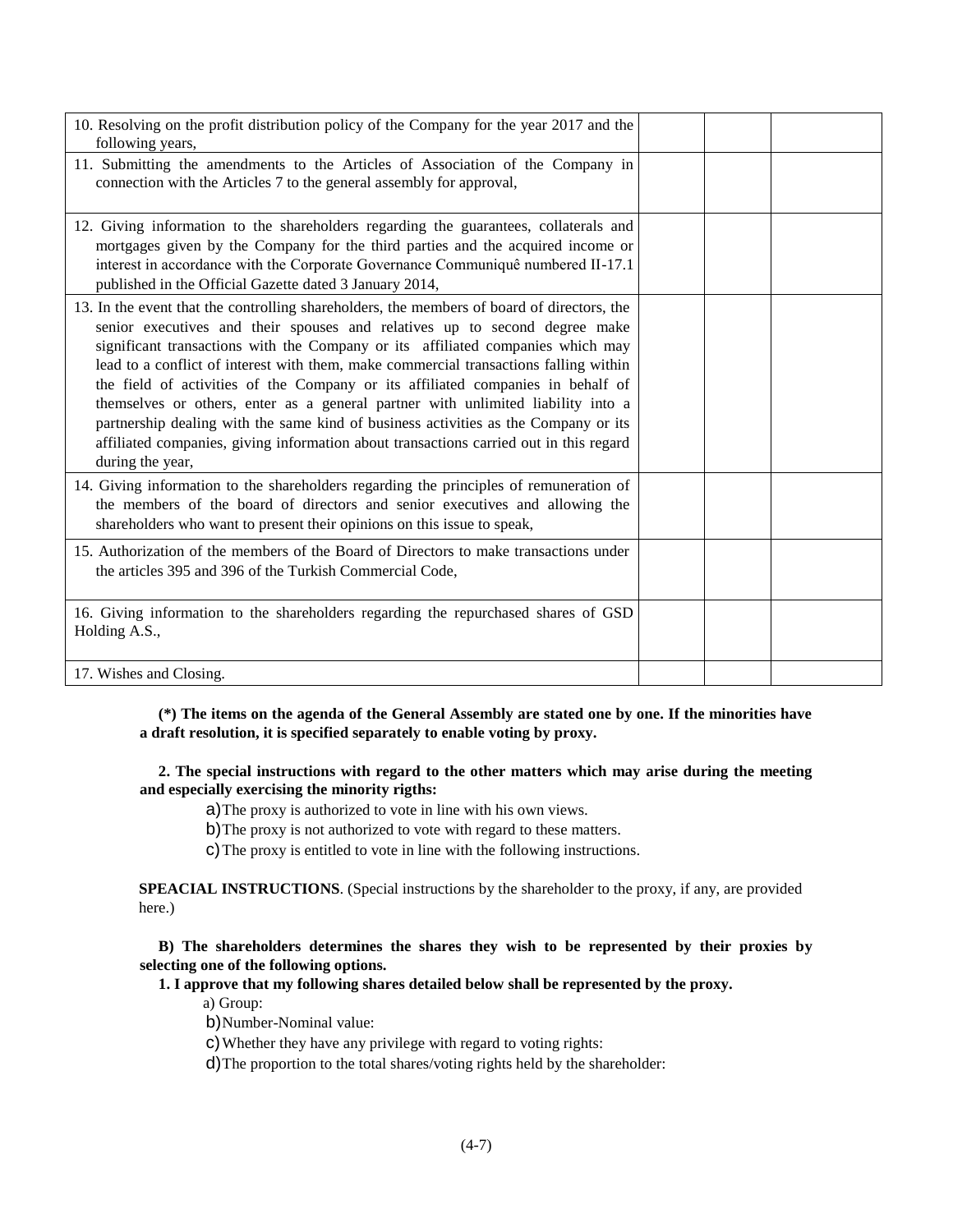**2. I approve that all of my shares stated in the list of the shareholders who can attend the general assembly meeting provided by MKK (the Central Registry Agency) one day prior to the general assembly meeting shall be represented by the proxy.** 

### **THE SHAREHOLDER'S NAME AND SURNAME/TRADE NAME**(\*):

T.R. Identification Number/Tax Identification Number, Trade Registry and Number and the Central Registration System Number of The Shareholder: The Shareholder's Address:

(\*) For foreign national proxies, the equivalents of the aforementioned information must be submitted, if available.

# **THE SHAREHOLDER'S SIGNATURE**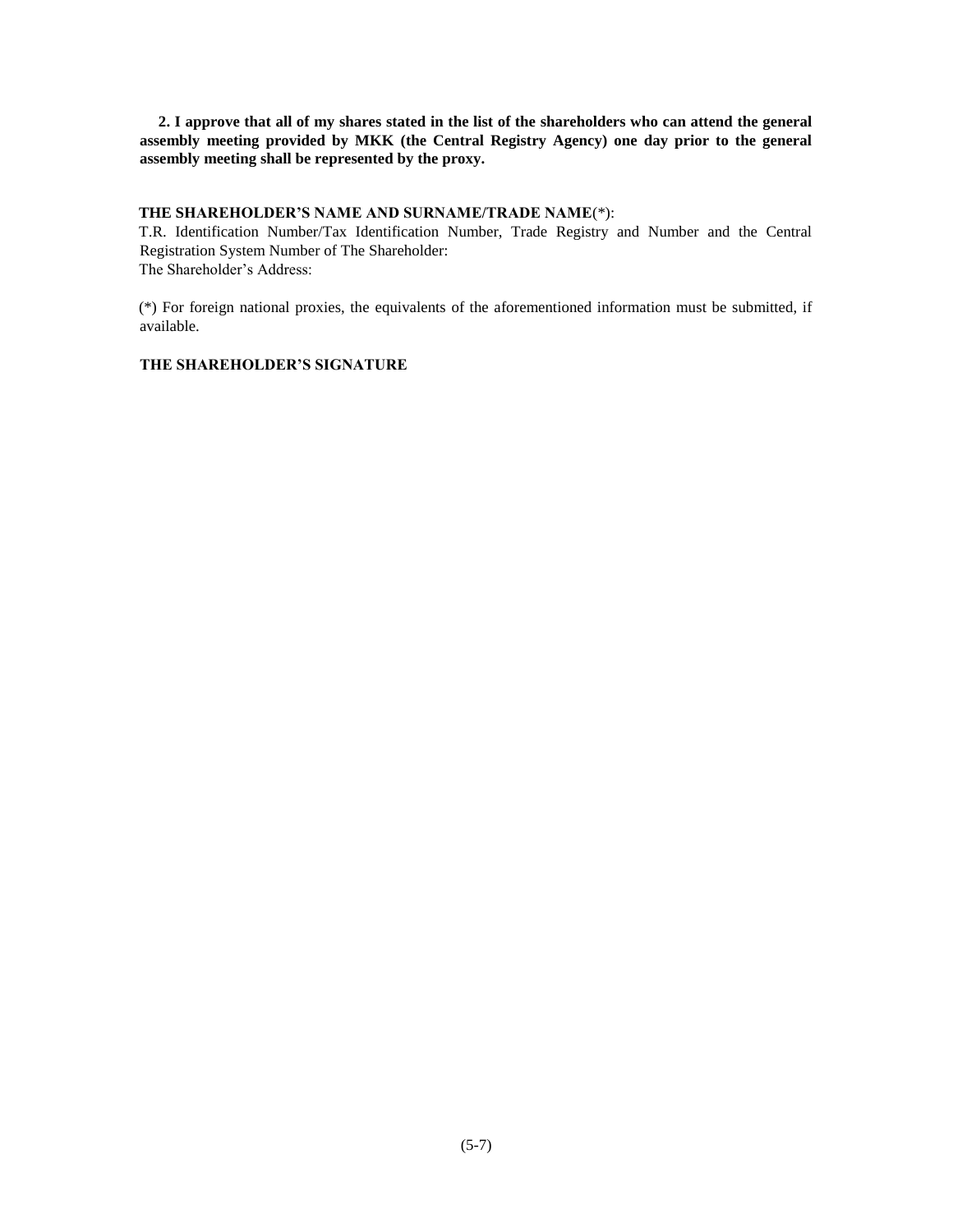# **GSD HOLDİNG ANONİM ŞİRKETİ THE AMENDMENTS TO THE ARTICLES OF ASSOCIATION**

### **FORMER TEXT**

### **THE AUTHORIZED CAPITAL**

**ARTICLE 7.** The Company has accepted the registered capital system in accordance with the provisions of the Capital Markets Law numbered 2499, amended by Law No. 3794 and moved into this system with the permission of Capital Markets Board dated 21/10/1998 and numbered 92/1161.

The authorized share capital of the Company is TL 1,000,000,000 (one billion Turkish Liras), which is divided into 100,000,000,000 shares each at a nominal value of 1 Kr (One penny).

The authorized share capital ceiling granted by the Capital Markets Board is valid for the years 2013-2017 (5 years). Even though the authorized share capital ceiling that was allowed at the end of 2017 could not be reached to that level,in order to take a resolution for the capital increase by the Board of Directors after 2017; it is obligatory to obtain authorization from the General Assembly for a new period by obtaining permission from the Capital Markets Board for a previously permitted ceiling or a new ceiling amount. In case of not obtaining the authorization of the Capital Market Board, the capital increase could not be performed solely with the decision of Board of Directors.

The issued capital of the Company is 450,000,000 TL (Four hundred and fifty million Turkish Liras) and this capital is 1 Kr (One penny) nominal value is divided into shares as; 70,704 (A) group bearer shares, 70,704 (B) group bearer shares, 70,704 (C) group bearer shares and 44,999,787,888 (D) group bearer shares.

The Board of Directors is authorized to increase the issued capital by issuing bearer shares in accordance with the provisions of the Capital Markets Law between the years 2013 and 2017, within the registered capital ceiling, when deemed necessary.

The issued capital of the Company 450,000,000 TL has been paid. The Board of Directors may take decisions in various groups in order to issue shares above or below the nominal value, to sell the private placement of shares, to limit the rights of the shareholders to purchase new shares, or to restrict the rights of the privileged shareholders.

It shall be monitored within the framework of dematerialization principles shares representing the capital.